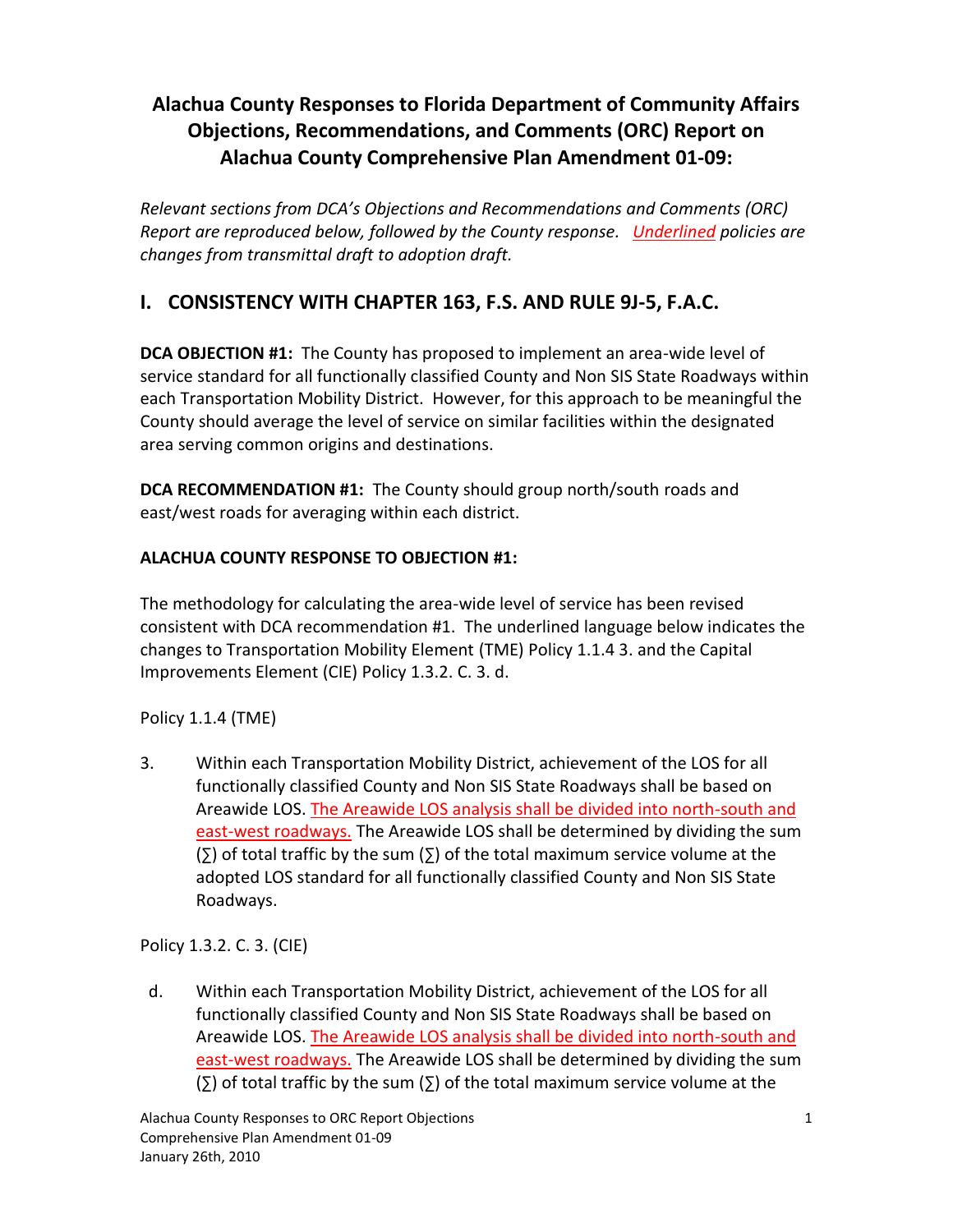adopted LOS standard for all functionally classified County and Non SIS State Roadways.

A revised LOS analysis (see page 8) has also been conducted to demonstrate that based on the infrastructure identified in the Capital Improvements Element each district is projected to operate at an acceptable LOS based on the revised LOS methodology.

**DCA OBJECTION #2:** Chapter 163.3180, F.S., requires mitigation for development impacts to facilities on the Strategic Intermodal System (SIS) and coordination with the Department of Transportation on the mitigation plan. Although the County has provided a draft mitigation plan and policies requiring coordination with the Florida Department of Transportation the County has not proposed to include the mitigation plan as part of the Comprehensive Plan. Additionally, the timing of the proposed mitigation for Newberry Road (SR 26) does not ensure this facility will operate at an acceptable level of service standard.

**DCA RECOMMENDATION #2:** The County should revise the amendment to include the SIS Mitigation Plan as part of the Comprehensive Plan. The County may wish to adopt the SIS Mitigation Plan by reference within the Capital Improvements Element. If adopted by reference, the County should include the appropriate title, date, author, and include the document with the adopted amendment package. The Department also recommends the County revise the SIS Mitigation Plan to require when Newberry Road operates at 100% or greater of its approved capacity, the County will fund within three years the construction of  $8<sup>th</sup>$  Avenue as a parallel facility. After the construction of  $8<sup>th</sup>$ Avenue, when Newberry reaches 100% or greater of its approved capacity the County will fully fund and commence construction of dedicated transit lanes within three years.

## **ALACHUA COUNTY RESPONSE TO OBJECTION #2:**

The Transportation Mobility Element and the Capital Improvements Element have been revised to indicate that the Strategic Intermodal System (SIS) Mitigation Plan is adopted by reference as part of the Comprehensive Plan. The formal title of the report is the Strategic Intermodal System (SIS) Mitigation Plan. The author has been identified as the Alachua County Growth Management Department and the date of the plan has been established as January  $26<sup>th</sup>$ , 2010. The following are the policies that have been revised (underlined) to reference the Strategic Intermodal System (SIS) Mitigation Plan.

## Policy 1.1.4 (TME)

4. The LOS for SIS facilities within the Urban Cluster shall be addressed through the Strategic Intermodal System (SIS) Mitigation Plan (Alachua County Growth Management Department January 26<sup>th</sup>, 2010). The SIS Mitigation Plan identifies mitigation measures such as the construction of parallel roadways serving similar travel demand patterns, dedicated transit lane(s), access management and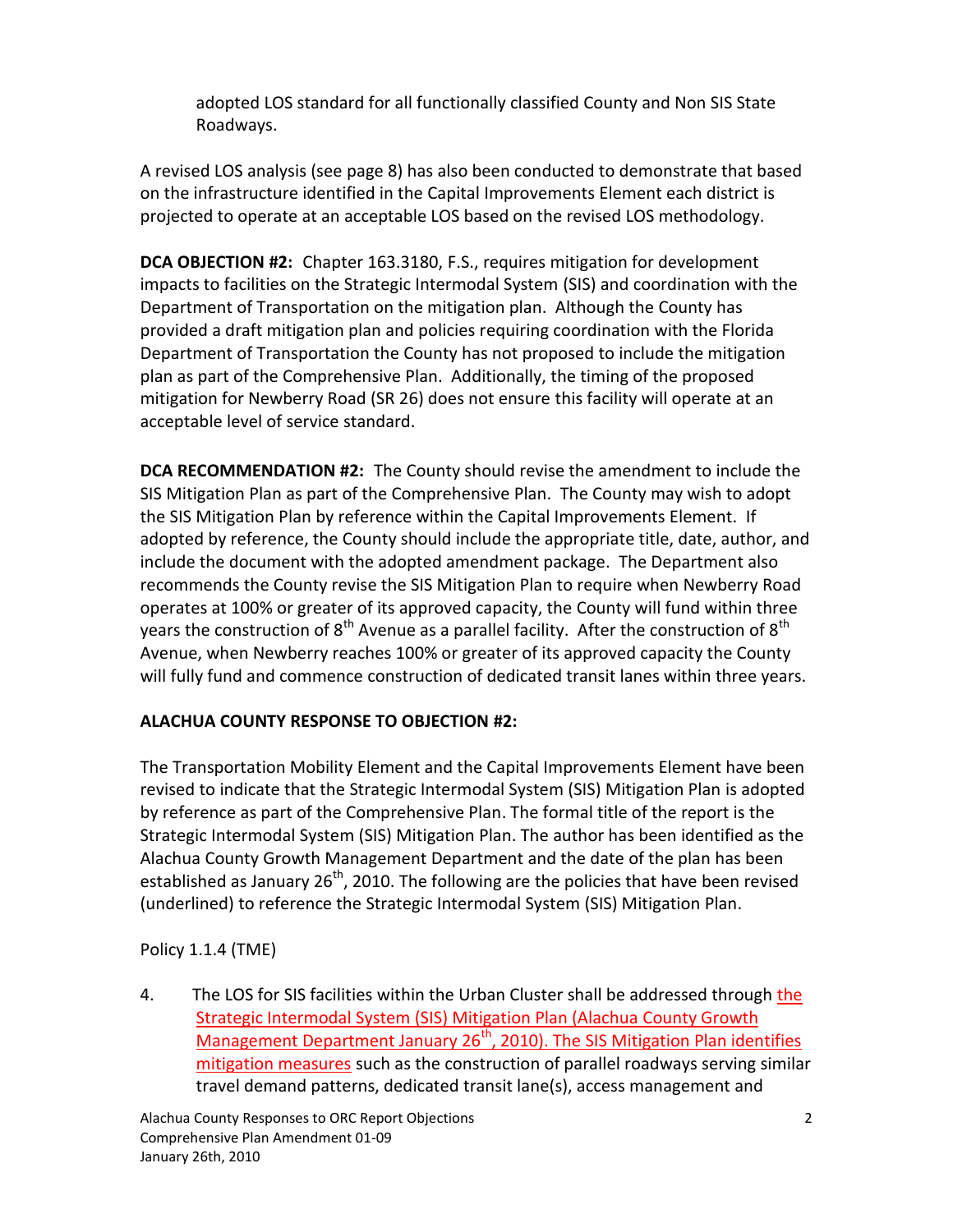transit service. Mitigation projects, consistent with the SIS Mitigation Plan, shall be included in the Multi-Modal Transportation Capital Improvements Program. The SIS Mitigation Plan may be amended, in consultation with FDOT, during updates to the Capital Improvements Element.

Policy 1.3.2. C. 3. (CIE)

- e. The LOS for SIS facilities within the Urban Cluster shall be addressed through the Strategic Intermodal System (SIS) Mitigation Plan (Alachua County Growth Management Department January  $26<sup>th</sup>$ , 2010). The SIS Mitigation Plan identifies mitigation measures such as the construction of parallel roadways serving similar travel demand patterns, dedicated transit lane(s), access management and transit service. Mitigation projects, consistent with the SIS Mitigation Plan, shall be included in the Multi-Modal Transportation Capital Improvements Program. The SIS Mitigation Plan may be amended, in consultation with FDOT, during updates to the Capital Improvements Element.
- Policy 1.1.6.1 The annual update of the Capital Improvements Element (CIE) shall include a roadway LOS analysis that demonstrates that the Areawide LOS for each Transportation Mobility District is being achieved. The annual update shall include a LOS analysis of SIS facilities and shall demonstrate consistency with the Strategic Intermodal System (SIS) Mitigation Plan (Alachua County Growth Management Department January 26<sup>th</sup>, 2010). The annual update shall also demonstrate that progress is being made toward achieving the identified bicycle, pedestrian and transit LOS. To measure and evaluate the effectiveness of the Transportation Mobility Districts policies, the annual update of the CIE shall also include a vehicle miles of travel (VMT) and mode share analysis for each Transportation Mobility District and the Urban Cluster.
- Policy 1.1.6.12 Large Scale Comprehensive Plan amendments to the Future Land Use Element or Map that result in a greater transportation impact shall require the entity requesting the amendment to demonstrate that the adopted LOS standards for the affected Transportation Mobility District and impacted Strategic Intermodal System (SIS) roadways are achieved and that additional required infrastructure, including infrastructure identified in the SIS Mitigation Plan (Alachua County Growth Management Department January  $26<sup>th</sup>$ , 2010), is fully funded. Applicants may only include projects that are fully funded and scheduled to commence construction within one (1) year of approval of the Comprehensive Plan Amendment.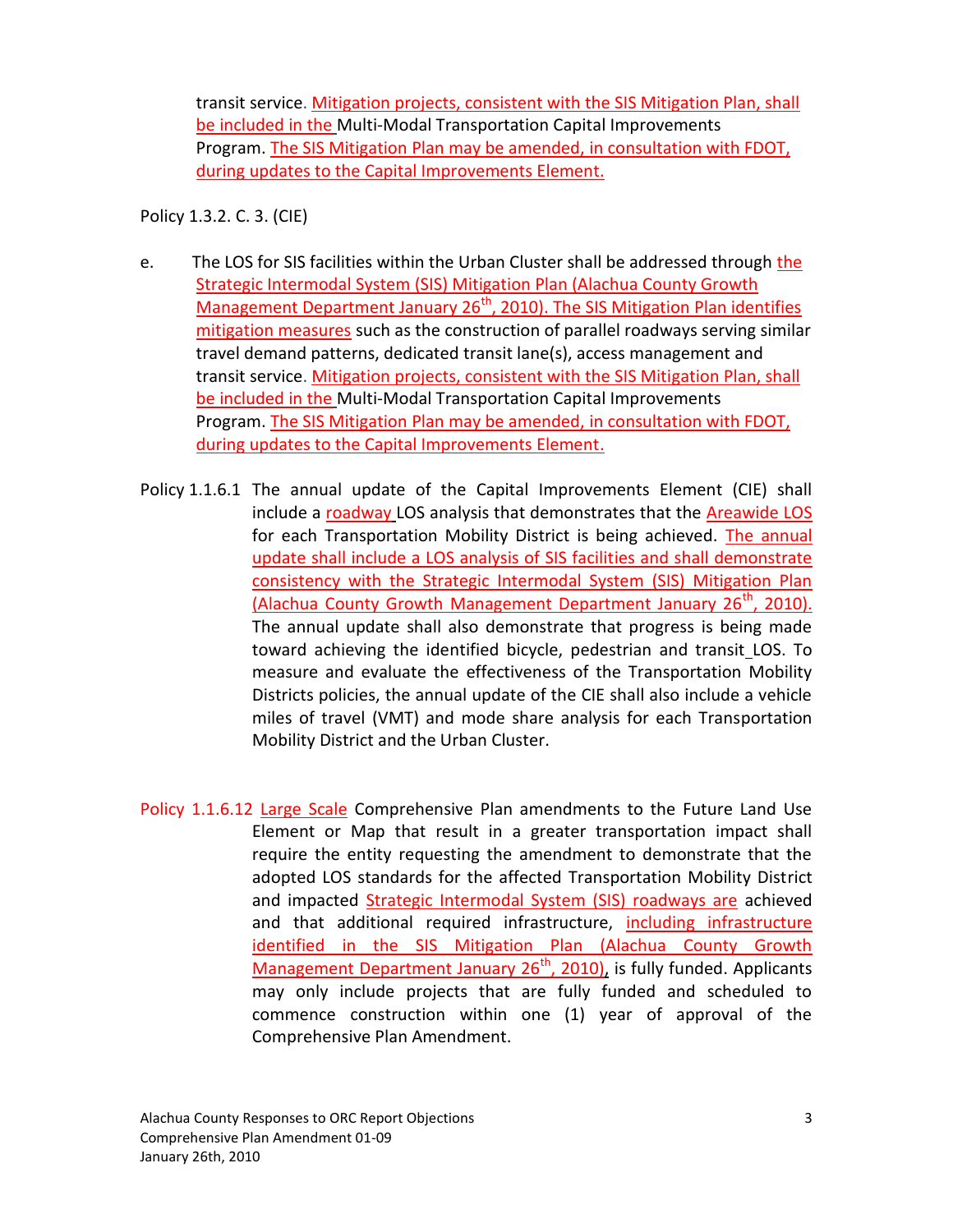The Strategic Intermodal System (SIS) Mitigation Plan requires the County, within three (3) years of Newberry Road (SR 26) from Interstate 75 to CR 241 (143 $^{rd}$  Street) reaching its capacity, to fully fund and commence construction of SW  $8<sup>th</sup>$  Avenue as a parallel roadway to Newberry Road (SR 26). SW  $8<sup>th</sup>$  Avenue is identified in the Capital Improvements Element and is projected to be under construction and substantially completed by 2015. SW  $8<sup>th</sup>$  Avenue will provide a parallel facility one (1) mile south of Newberry Road from Interstate 75 to CR 241 (143<sup>rd</sup> Street).

The transmitted version of the Strategic Intermodal System (SIS) Mitigation Plan included a provision whereby the County would commence design of a dedicated transit lane on Newberry Road when the roadway reached 110% of its capacity. Upon Newberry Road reaching 120% of its capacity, the County within three (3) years would fully fund and commence construction of the dedicated transit lane on Newberry Road.

The Alachua County Board of County Commissioners based on the recommendation from the Growth Management Department will not agree to construct the dedicated transit lane on Newberry Road upon the roadway reaching 100% of its capacity as recommended. The recommendation, as written would essentially require the County to undertake both the design and construction of SW  $8<sup>th</sup>$  Avenue and the dedicated transit lane at the same time. Traffic patterns do not change instantly once a new roadway is constructed. There is a transition period for residents, commuters, business and visitors to change their travel routes.

The condition as written would compel the County to construct the dedicate transit lane regardless of whether or not development occurred within the Urban Cluster. In excess of 50% of the traffic on Newberry Road toward is from the cities of Alachua, High Springs, Newberry and Trenton, as well as Gilchrist County. Further, Alachua, High Springs and Newberry are all proposing Transportation Concurrency Exception Areas (TCEA) which have the potential to produce a significant increase in development and traffic and do not include mitigation for Newberry Road within the Urban Cluster. Further, the City of Newberry is considering a 2,600 plus single use residential development with no mixture of uses, no provision for transit and no mitigation. That one project alone, even if no new development occurred within the Urban Cluster of Alachua County, would result in Newberry Road operating below its adopted LOS and would compel the County to construct the dedicated transit lane.

To address the potential for unmitigated impact from local governments west of the Urban Cluster, the following are proposed changes (underline and strikethrough) to the Strategic Intermodal System (SIS) Mitigation Plan in response to the recommendation regarding the construction of the dedicated transit lane on Newberry Road.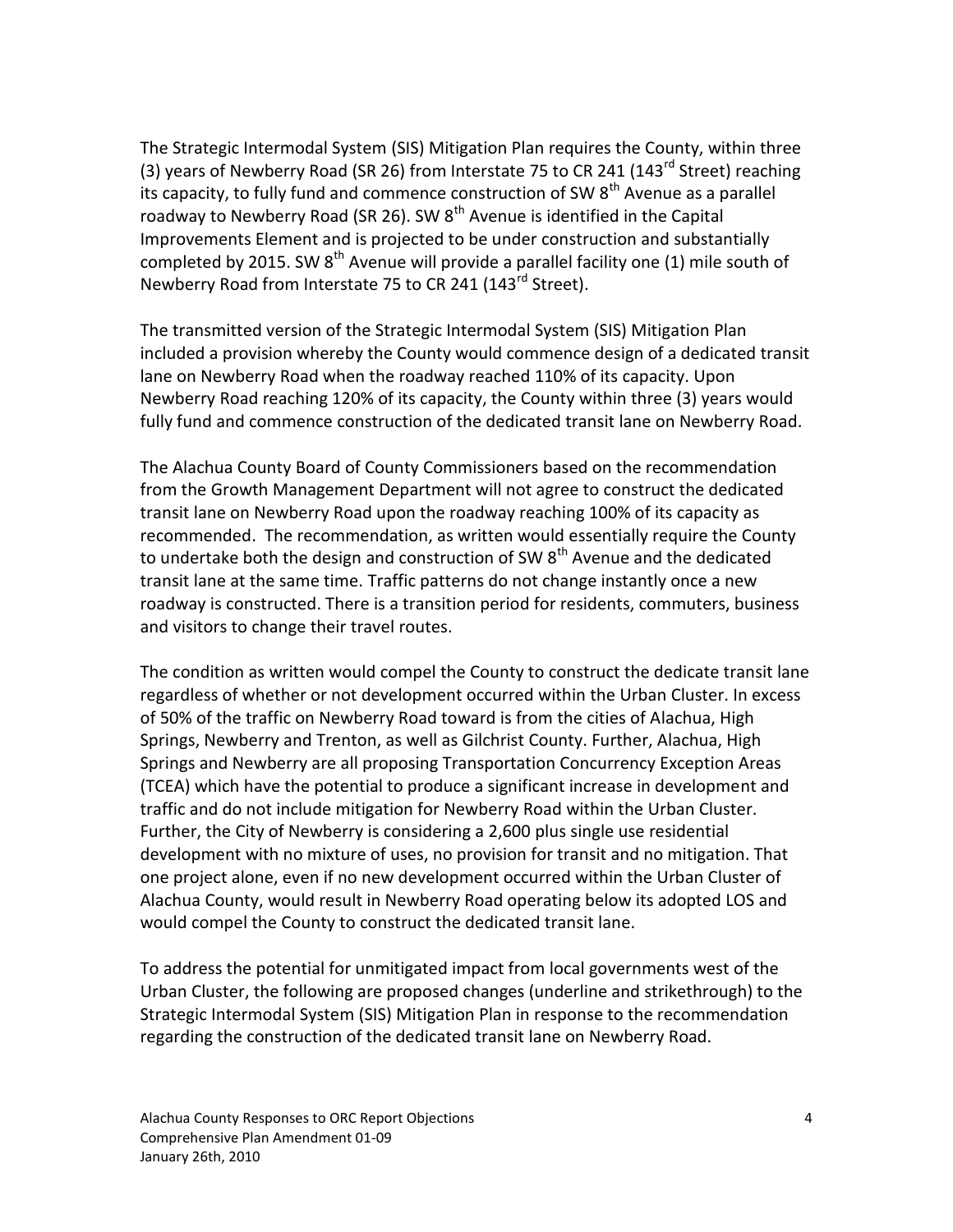Upon Newberry Road reaching its maximum service volume, minus traffic from municipalities and counties to the north and west of the Newberry Road and CR 241 (NW 143<sup>rd</sup> Street) intersection, the operating at 110% of its capacity, the County will commence design and of a dedicated transit lane within the median of Newberry Road. Upon Newbery Road operating at 120% of its capacity, the County shall fully fund and commence construction within three (3) years of a dedicated transit lane within the median. The County or FDOT may enter into an interlocal agreement to construct the dedicated lanes upon Newberry Road reaching its maximum service volume, if the municipalities and counties to the north and west of the Newberry Road and CR 241 (NW 143<sup>rd</sup> Street) intersection fully fund the construction of the dedicated transit lane. Starting in 2015, express transit service shall be provided along Newberry Road from CR 241 (NW 143<sup>rd</sup>) to the University of Florida consistent with the headways adopted in the Comprehensive Plan Amendment Transit LOS Standards. The impacted segments for Newberry Road shall be consistent with those shown in the Capital Improvements Element. The required limits of the proposed improvement and this policy shall be revisited during updates to the Capital Improvements Element should portions of the area annex into a municipality.

The Capital Improvements Element identifies SW  $8<sup>th</sup>$  Avenue, the dedicate transit lane and the construction of NW 23<sup>rd</sup> Avenue as three specific infrastructure projects that will mitigate the impact from development within the Urban Cluster on Newberry Road from Interstate 75 to CR 241 (143 $^{rd}$  Street). The corridor analysis (see page 9) demonstrates that the capacity of the Newberry Corridor (Newberry Road & SW 8<sup>th</sup> Avenue) from Interstate 75 to SW 122<sup>nd</sup> Street (Parker Road) will provide a corridor capacity of 51,100 using the FDOT Generalized Tables. In 2025, the projected daily traffic volume on the Newberry Corridor is 46,776. By 2030, the project daily traffic volume on the Newberry Road Corridor is 51,280; 180 daily trips over the Generalized Tables capacity 20 years from now. The Capital Improvements Element identifies both a dedicated transit lane and the construction of NW 23<sup>rd</sup> Street from Interstate 75 to NW 122<sup>nd</sup> Street (Parker Road) one (1) mile north of Newberry Road before 2030. Thus, the County will be providing adequate roadway capacity on the Newberry Corridor by 2030.

The attached analysis demonstrates that the capacity of the Newberry Corridor (Newberry Road & SW 8<sup>th</sup> Avenue) from SW 122<sup>nd</sup> Street (Parker Road) to SW 143<sup>rd</sup> Street will provide a corridor capacity of 51,100 using the FDOT Generalized Tables. In 2030, the projected daily traffic volume on the Newberry Corridor is 39,717; 11,383 daily trips under the Generalized Tables capacity 20 years from now. The Capital Improvements Element identifies both a dedicated transit lane and the construction of NW 23<sup>rd</sup> Street from Interstate 75 to NW 122<sup>nd</sup> Street (Parker Road) one (1) mile north of Newberry Road before 2030. Thus, the County will be providing adequate roadway capacity on the Newberry Corridor by 2030.

The County Mobility Plan emphasizes the development of a gridded roadway network of collector roadways and interconnected local roadways. The projects in the Capital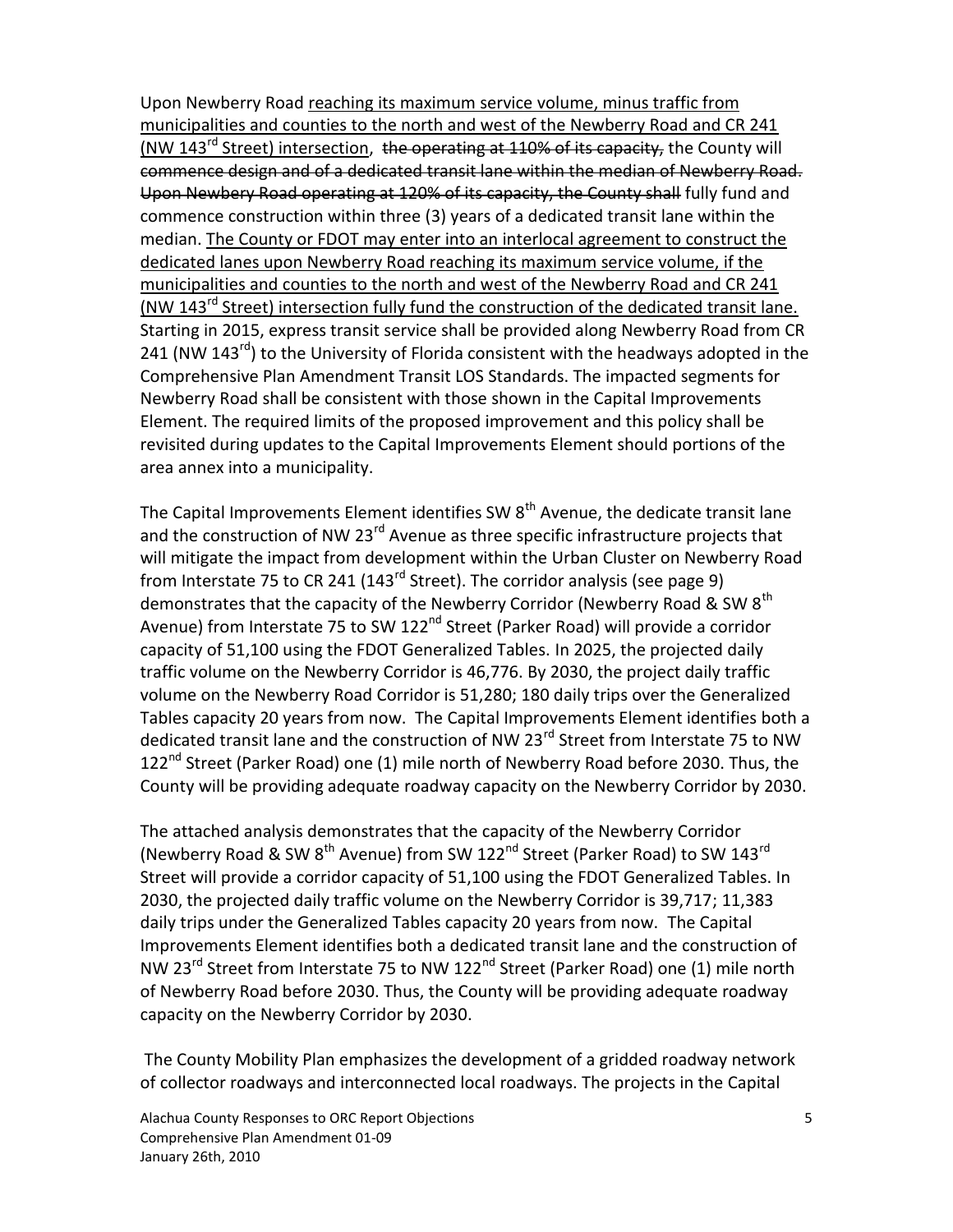Improvements Element will adequately address roadway capacity needs for future development within the Urban Cluster. The one caveat is the potential for significant development and traffic from local governments west of the Urban Cluster.

#### **ADDITIONAL ALACHUA COUNTY POLICY CHANGES IN RESPONSE TO FDOT:**

FDOT District 2 stated a concern about Transportation Mobility Element Policy 1.1.6.3 which limits roadways within the Urban Cluster to no more than a total of four (4) through motor vehicle lanes. FDOT was specifically concerned about Interstate 75 and the conflict with the recently adopted 2035 Interstate 75 Master Plan. To address FDOT's concern, the policy was amended as follows:

Policy 1.1.6.3 Except for Interstate 75, Roadways shall be limited to no more than a total of four (4) through motor vehicle lanes. All new bridges over Interstate 75 shall be four (4) lane roadways with provisions for transit, bicycle lanes, sidewalks and/or multi-use paths

FDOT District 2 requested that the County modify Transportation Mobility Element Policy 1.1.4 and Capital Improvements Element Policy 1.2.4 A. 1. to specify that the FDOT Generalized Tables be the standard of measure for Strategic Intermodal System (SIS) Roadways. The County understands the intent of the request and the current stated policy of FDOT District 2 to utilize the Generalized Tables. However, the County has concerns about placing such a restriction in the Comprehensive Plan for Strategic Intermodal System (SIS) Roadways. The policy revision, as requested by District 2, would preclude the County from utilizing the ART-Plan and HIGH-Plan analysis tools developed by FDOT and the Highway Capacity Manual, the nationally recognized methodology for performing roadway LOS analysis. The City, County and FDOT have recently spent in excess of \$18 million dollars to coordinate all traffic signals in Alachua County and to establish a centralized system to control the signals. This significant improvement has the opportunity to increase capacity along major arterial roadways and improve traffic flow. Should the County restrict itself to the Generalized Tables to evaluate SIS facilities, the County would receive no benefit from the expenditure of over \$18 million dollars; since the Generalized Tables utilize average green times and signal lengths in the LOS calculations and cannot be modified to real world conditions where capacity on the Strategic Intermodal System (SIS) Roadways could be significantly higher due to the coordinate traffic signals and increased green times. Further, should FDOT District 2 modify its stated policy regarding the use of the Generalized Tables and allow for alternative methodologies, the County would be required to amend its Comprehensive Plan to utilize the alternative methodologies which are utilized throughout the State of Florida. The County has agreed to amend the policies cited above and add "in consultation with FDOT" to the standard of measure language for SIS Roadways.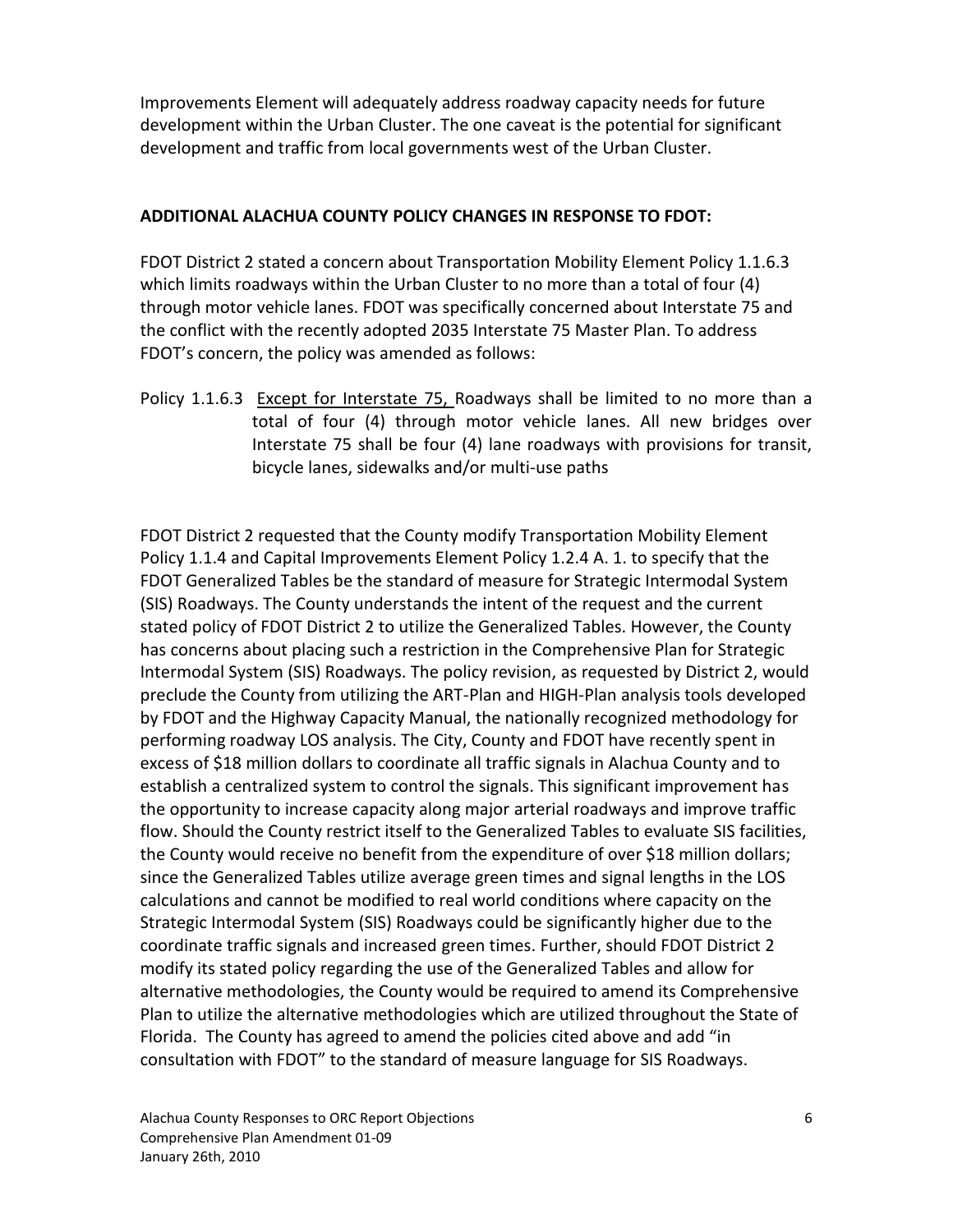|                                               | of<br>Level | Service   Standard of Measure                         |  |  |  |  |  |  |  |  |  |
|-----------------------------------------------|-------------|-------------------------------------------------------|--|--|--|--|--|--|--|--|--|
|                                               | (LOS)       |                                                       |  |  |  |  |  |  |  |  |  |
| Pedestrian                                    | B           | Based on Presence of a pedestrian facility            |  |  |  |  |  |  |  |  |  |
| <b>Bicycle</b>                                | B           | Based on Presence of a bike lanes /<br>paved          |  |  |  |  |  |  |  |  |  |
|                                               |             | shoulders                                             |  |  |  |  |  |  |  |  |  |
| <b>Express Transit</b>                        | B           | Based on Peak Hour Frequency of 15 minutes or         |  |  |  |  |  |  |  |  |  |
|                                               |             | less                                                  |  |  |  |  |  |  |  |  |  |
| Motor Vehicle*                                | D           | <b>Professionally Accepted Traffic Analysis</b>       |  |  |  |  |  |  |  |  |  |
| Vehicle*<br>Motor<br>$\overline{\phantom{0}}$ |             | Professionally<br>in<br>Accepted Traffic<br>Analysis, |  |  |  |  |  |  |  |  |  |
| $SIS**$                                       |             | consultation with FDOT                                |  |  |  |  |  |  |  |  |  |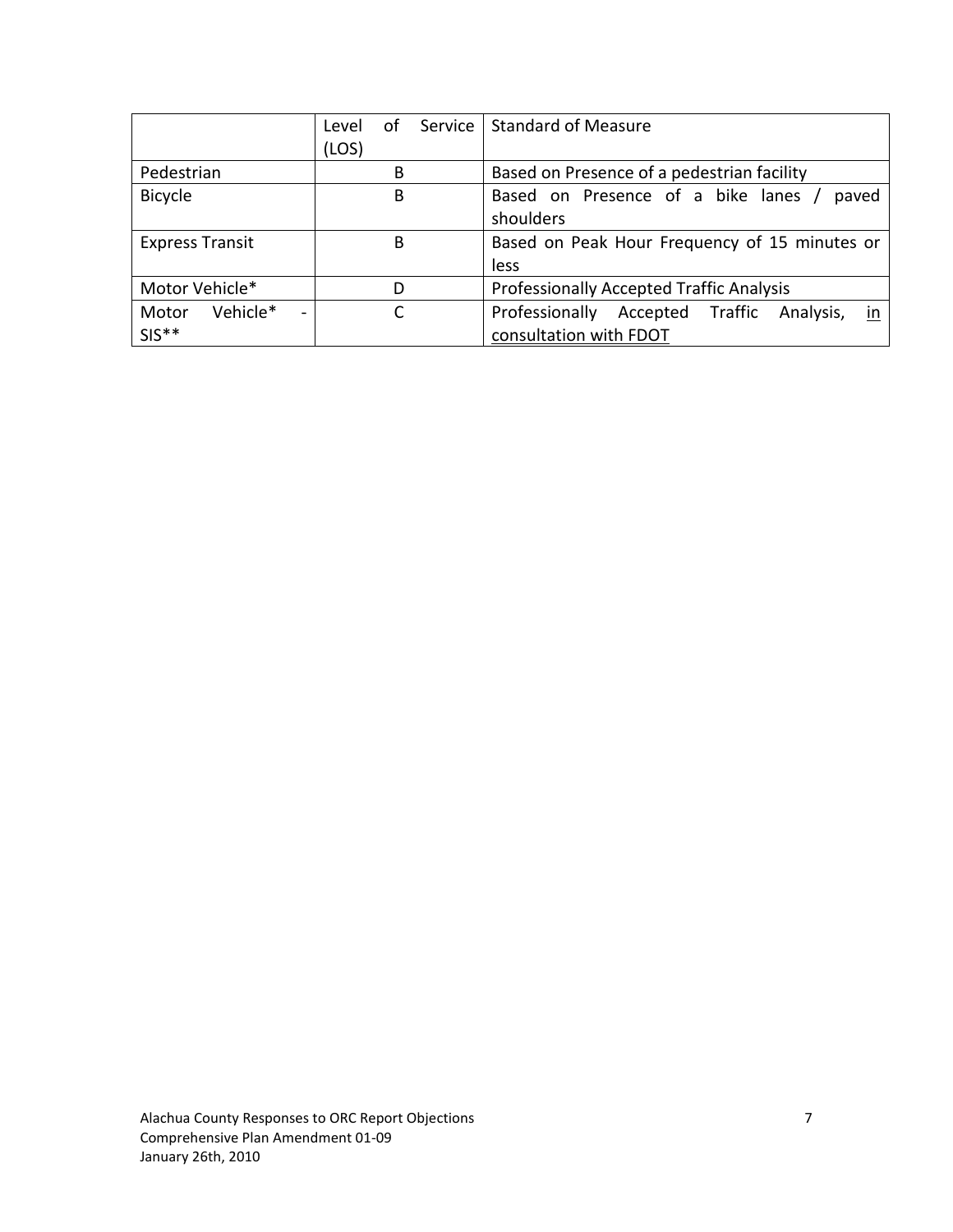| URBAN CLUSTER TRANSPORTATION MOBILITY AREAS                                                              |                  |                 |                  |            |        |            |  |  |  |  |  |
|----------------------------------------------------------------------------------------------------------|------------------|-----------------|------------------|------------|--------|------------|--|--|--|--|--|
|                                                                                                          | <b>Northwest</b> |                 | <b>Southwest</b> |            | East   |            |  |  |  |  |  |
|                                                                                                          |                  | <b>Existing</b> |                  |            |        |            |  |  |  |  |  |
|                                                                                                          | N/S              | <b>E/W</b>      | N/S              | E/W        | N/S    | E/W        |  |  |  |  |  |
| <b>Existing AADT</b>                                                                                     | 124,800          | 84,200          | 39.400           | 123,350    | 23.800 | 37,700     |  |  |  |  |  |
| <b>Existing MSV</b>                                                                                      | 163,800          | 143,700         | 75,400           | 187,900    | 64,900 | 94.100     |  |  |  |  |  |
| <b>Existing V/C Ratio</b>                                                                                | 0.76             | 0.59            | 0.52             | 0.66       | 0.37   | 0.40       |  |  |  |  |  |
| <b>Miles of Road</b>                                                                                     | 11.7             | 16.0            | 13.0             | 18.4       | 8.0    | 16.1       |  |  |  |  |  |
|                                                                                                          |                  |                 |                  |            |        |            |  |  |  |  |  |
|                                                                                                          |                  | 2015            |                  |            |        |            |  |  |  |  |  |
|                                                                                                          | N/S              | <b>E/W</b>      | N/S              | <b>E/W</b> | N/S    | <b>E/W</b> |  |  |  |  |  |
| AADT                                                                                                     | 133,802          | 90.274          | 42.242           | 137,216    | 26.818 | 42.127     |  |  |  |  |  |
| <b>EXISTING MSV</b>                                                                                      | 163,800          | 143.700         | 75,400           | 187,900    | 64.900 | 94.100     |  |  |  |  |  |
| V/C RATIO - NO ADDITTIONAL CAPACITY                                                                      | 0.82             | 0.63            | 0.56             | 0.73       | 0.41   | 0.45       |  |  |  |  |  |
| <b>Miles of Road</b>                                                                                     | 11.7             | 16.0            | 13.0             | 18.4       | 8.0    | 16.1       |  |  |  |  |  |
| <b>Addittional MSV</b>                                                                                   | 14600            | 34600           | 0                | 0          | Ō      | 0          |  |  |  |  |  |
| <b>Cumlative MSV</b>                                                                                     | 178,400          | 178,300         | 75.400           | 187,900    | 64,900 | 94,100     |  |  |  |  |  |
| V/C Ratio - WITH ADDITTIONAL CAPACITY                                                                    | 0.75             | 0.51            | 0.56             | 0.73       | 0.41   | 0.45       |  |  |  |  |  |
| <b>Cumlative Miles of Road</b>                                                                           | 12.3             | 18.5            | 13.0             | 18.7       | 8.0    | 16.1       |  |  |  |  |  |
| <b>Dedicated Transit Lane Miles</b>                                                                      | 0.5              | 0               | 0                | 0          | 0      | 0          |  |  |  |  |  |
| <b>Multi-Use Path Miles</b>                                                                              |                  |                 | 2                | 4          | 0      | 0          |  |  |  |  |  |
| 2020                                                                                                     |                  |                 |                  |            |        |            |  |  |  |  |  |
|                                                                                                          | N/S              | E/W             | N/S              | E/W        | N/S    | <b>E/W</b> |  |  |  |  |  |
| AADT                                                                                                     | 140,628          | 94,879          | 44,397           | 148,172    | 29,223 | 45,635     |  |  |  |  |  |
| <b>EXISTING MSV</b>                                                                                      | 163,800          | 143,700         | 75,400           | 187,900    | 64.900 | 94.100     |  |  |  |  |  |
| V/C RATIO - NO ADDITTIONAL CAPACITY                                                                      | 0.86             | 0.66            | 0.59             | 0.79       | 0.45   | 0.48       |  |  |  |  |  |
| <b>Miles of Road</b>                                                                                     | 11.7             | 16.0            | 13.0             | 18.4       | 8.0    | 16.1       |  |  |  |  |  |
| <b>Addittional MSV</b>                                                                                   | 16400            | 55,000          | 16,400           | 35,700     | 1.500  | 0          |  |  |  |  |  |
| <b>Cumlative MSV</b>                                                                                     | 194,800          | 233,300         | 91.800           | 223,600    | 66.400 | 94,100     |  |  |  |  |  |
| V/C Ratio - WITH ADDITTIONAL CAPACITY                                                                    | 0.72             | 0.41            | 0.48             | 0.66       | 0.44   | 0.48       |  |  |  |  |  |
| <b>Total Miles of Road</b>                                                                               | 13.2             | 20.6            | 14.05            | 19.2       | 8.0    | 16.1       |  |  |  |  |  |
| <b>Dedicated Transit Lane Miles</b>                                                                      | 1.4              | 1.3             | 0.75             | 0.30       | 0.00   | 0.0        |  |  |  |  |  |
| <b>Cumlative Multi-Use Path Miles</b>                                                                    |                  |                 |                  | 9          | 1.1    |            |  |  |  |  |  |
| 2025                                                                                                     |                  |                 |                  |            |        |            |  |  |  |  |  |
|                                                                                                          | N/S              | <b>E/W</b>      | N/S              | <b>E/W</b> | N/S    | E/W        |  |  |  |  |  |
| AADT                                                                                                     | 147,801          | 99,718          | 46,662           | 160,098    | 31,857 | 49.464     |  |  |  |  |  |
| <b>EXISTING MSV</b>                                                                                      | 163,800          | 143,700         | 75,400           | 187,900    | 64,900 | 94,100     |  |  |  |  |  |
| V/C RATIO - NO ADDITTIONAL CAPACITY                                                                      | 0.90             | 0.69            | 0.62             | 0.85       | 0.49   | 0.53       |  |  |  |  |  |
| <b>Miles of Road</b>                                                                                     | 11.7             | 16.0            | 13.0             | 18.4       | 8.0    | 16.1       |  |  |  |  |  |
| <b>Addittional MSV</b>                                                                                   | 14600            | 0               | 6.300            | 38,600     | 0      | 0          |  |  |  |  |  |
| <b>Cumlative MSV</b>                                                                                     | 209,400          | 233,300         | 98,100           | 262,200    | 66.400 | 94.100     |  |  |  |  |  |
| V/C Ratio - WITH ADDITTIONAL CAPACITY                                                                    | 0.71             | 0.43            | 0.48             | 0.61       | 0.48   | 0.53       |  |  |  |  |  |
| <b>Cumlative Miles of Road</b>                                                                           | 14.2             | 23.0            | 14.1             | 21.2       | 8.0    | 16.1       |  |  |  |  |  |
| <b>Cumlative Dedicated Transit Lane Miles</b>                                                            | 2                | 5.9             | 0.75             | 3.6        | 0.0    | 1.1        |  |  |  |  |  |
| Cumlative Multi-Use Path Miles                                                                           | 5                | 3               | 10.7             | 13.6       | 4.3    | 1          |  |  |  |  |  |
|                                                                                                          |                  | 2030            |                  |            |        |            |  |  |  |  |  |
|                                                                                                          | N/S              | <b>E/W</b>      | N/S              | <b>E/W</b> | N/S    | <b>E/W</b> |  |  |  |  |  |
| AADT                                                                                                     | 155,341          | 104,805         | 49,042           | 173,088    | 34,746 | 53,644     |  |  |  |  |  |
| <b>EXISTING MSV</b>                                                                                      | 163,800          | 143,700         | 75,400           | 187,900    | 64,900 | 94.100     |  |  |  |  |  |
| V/C RATIO - NO ADDITTIONAL CAPACITY                                                                      | 0.95             | 0.73            | 0.65             | 0.92       | 0.54   | 0.57       |  |  |  |  |  |
| <b>Miles of Road</b>                                                                                     | 11.7             | 16.0            | 13.0             | 18.4       | 8.0    | 16.1       |  |  |  |  |  |
| <b>Addittional MSV</b>                                                                                   | 16,400           | 16,400          | 14,600           | 29,200     | 0      | 19,300     |  |  |  |  |  |
| <b>Cumlative MSV</b>                                                                                     | 225,800          | 249.700         | 112,700          | 291,400    | 66,400 | 113,400    |  |  |  |  |  |
| V/C Ratio - WITH ADDITTIONAL CAPACITY                                                                    | 0.69             | 0.42            | 0.44             | 0.59       | 0.52   | 0.47       |  |  |  |  |  |
| <b>Cumlative Miles of Road</b>                                                                           | 16.5             | 28.1            | 15.95            | 24.10      | 8.0    | 17.7       |  |  |  |  |  |
| <b>Cumlative Dedicated Transit Lane Miles</b>                                                            | 5.3              | 5.9             | 3.5              | 3.6        | 1.5    | 1.1        |  |  |  |  |  |
| <b>Cumlative Multi-Use Path Miles</b>                                                                    |                  |                 | 13.1             | 14.6       | 4.3    | 3.9        |  |  |  |  |  |
| Note: AADT increased by 1% per year on County Roads and 2% per year on State Roadways                    |                  |                 |                  |            |        |            |  |  |  |  |  |
| Note: Strategic Intermodal System (SIS) Roadways are not included in Areawide LOS Analysis               |                  |                 |                  |            |        |            |  |  |  |  |  |
| Note: New/Widened/Reconstructued Roadways in CIE will include multi-use paths & bike lanes               |                  |                 |                  |            |        |            |  |  |  |  |  |
|                                                                                                          |                  |                 |                  |            |        |            |  |  |  |  |  |
| Note: Number of roads in Urban Cluster already have sidewalks and bike lanes on both sides or road, thus |                  |                 |                  |            |        |            |  |  |  |  |  |
| meeting proposed bike and pedestrian LOS standards in CPA 01-09                                          |                  |                 |                  |            |        |            |  |  |  |  |  |